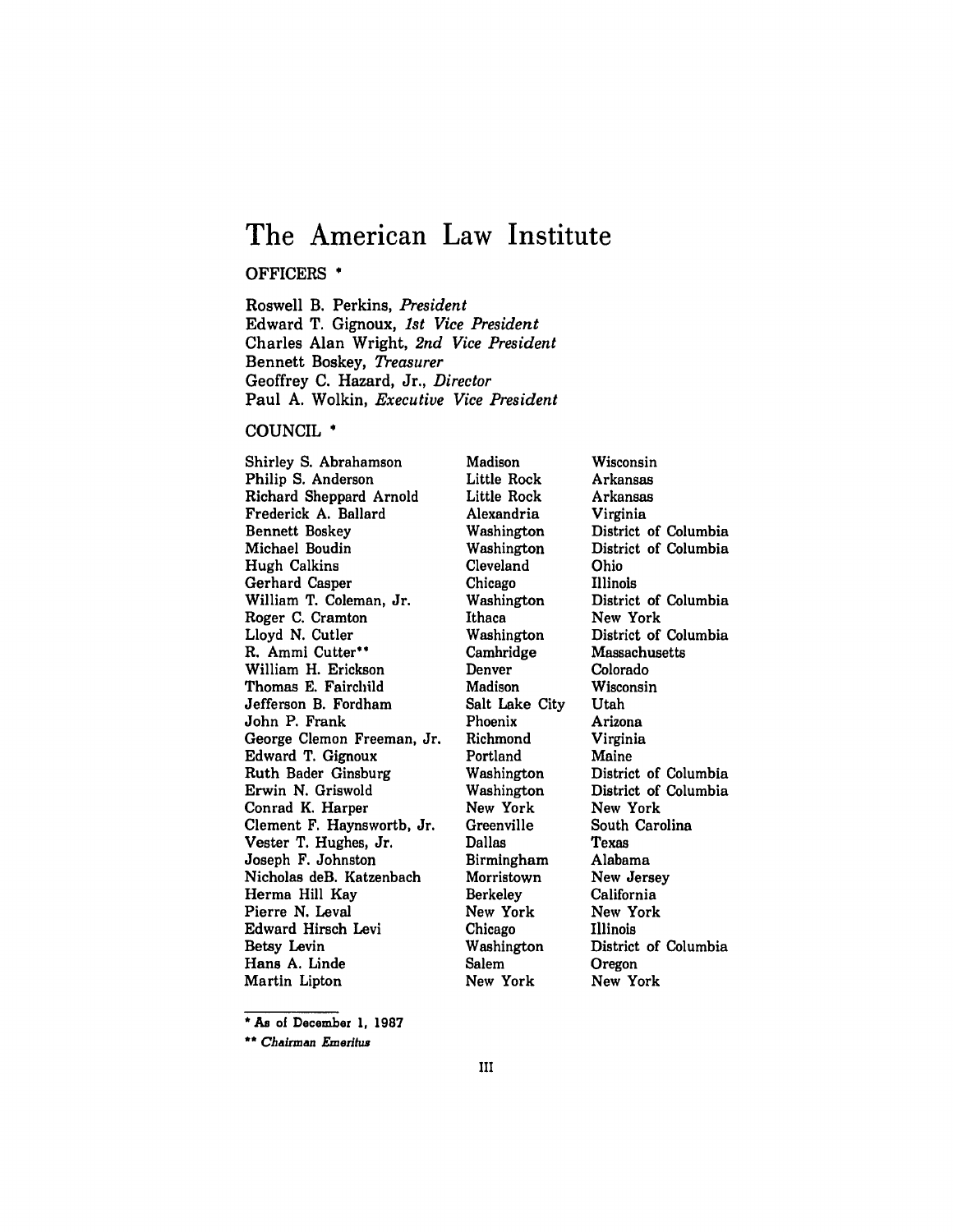### OFFICERS **AND COUNCIL**

Robert MacCrate Hale McCown Carl McGowan Vincent L. McKusick Robert H. Mundheim Roswell B. Perkins Ellen Ash Peters Louis H. Pollak H. Chapman Rose Ernest **J.** Sargeant Bernard **G.** Segal' Sherwin P. Simmons **Wm.** Reece Smith, Jr. John T. Subak Lyman M. Tondel, Jr. Michael Traynor John W. Wade Patricia M. Wald Lawrence **E.** Walsh William H. Webster Herbert Wechsler" Herbert P. Wilkins James H. Wilson, Jr. Frank M. Wozencraft Charles Alan Wright

*Emeritus Council Members*

| F. M. Bird             |  |  |  |
|------------------------|--|--|--|
| Charles D. Breitel     |  |  |  |
| Norris Darrell***      |  |  |  |
| Paul A. Freund         |  |  |  |
| William J. Jameson     |  |  |  |
| William L. Marbury     |  |  |  |
| Charles Merton Merrill |  |  |  |
| Charles H. Willard     |  |  |  |
| John Minor Wisdom      |  |  |  |

New York Lincoln Washington Portland Philadelphia New York Hartford Philadelphia Washington Boston Philadelphia Tampa Tampa Philadelphia New York San Francisco Nashville Washington Oklahoma City Washington New York Boston Atlanta Houston Austin

New York Nebraska District of Columbia Maine Pennsylvania New York **Connecticut** Pennsylvania District of Columbia Massachusetts Pennsylvania Florida Florida Pennsylvania New York California Tennessee District of Columbia Oklahoma District of Columbia New York Massachusetts Georgia Texas Texas

|       | Atlanta          | Georgia       |
|-------|------------------|---------------|
|       | New York         | New York      |
|       | New York         | New York      |
|       | Cambridge        | Massachusetts |
|       | <b>Billings</b>  | Montana       |
|       | <b>Baltimore</b> | Maryland      |
| rrill | San Francisco    | California    |
|       | <b>Somers</b>    | New York      |
| ٦     | New Orleans      | Louisiana     |
|       |                  |               |

The Executive Office THE **AMERICAN** LAW INSTITUTE 4025 Chestnut Street Philadelphia, Pennsylvania 19104

*\* Counselor Emeritus*

*\*\*\* Chairman Emeritus*

*<sup>&</sup>quot;\*Director Emeritus*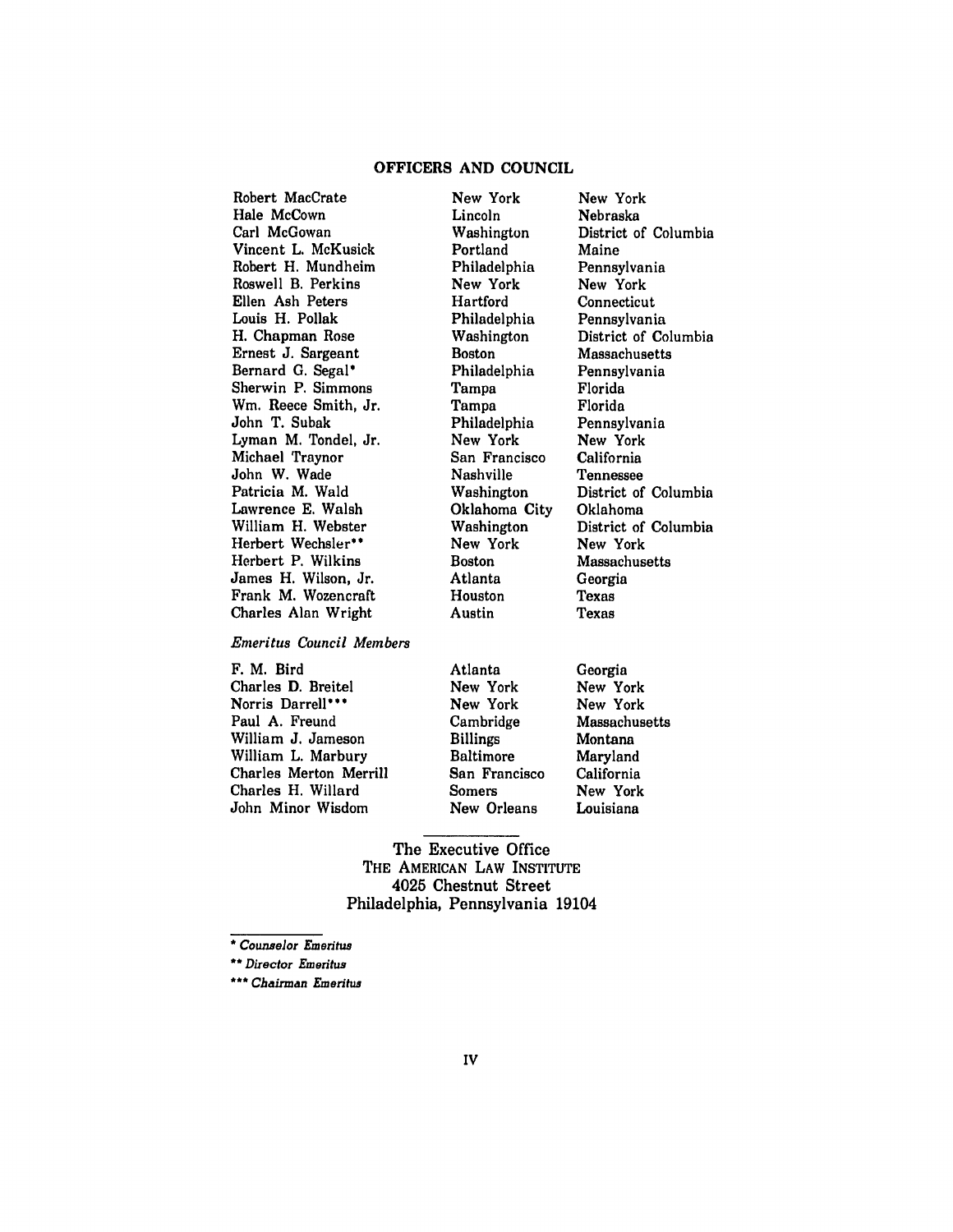#### **CHIEF** REPORTER

LOUIS HENKIN, Columbia University School of Law, New York, New York [as of **1979]**

# **ASSOCIATE** REPORTERS

ANDREAS F. LOWENFELD, New York University School of Law, New York, New York

LOUIS B. SOHN, University of Georgia School of Law, Athens, Georgia

DETLEV F. VAGTS, Harvard Law School, Cambridge, Massachusetts

#### ADVISERS **\***

RICHARD R. BAXTER, Harvard Law School, Cambridge, Massachusetts [Deceased **1980]\*\***

BENNETT BOSKEY, Washington, District of Columbia

ROBERT R. BOWIE, Washington, District of Columbia [as of 1980]

CHARLES **N.** BROWER, Judge, Iran-United States Claims Tribunal, The Hague, The Netherlands [as of **1982]**

THOMAS BUERGENTHAL, Emory University School of Law, Atlanta, Georgia

HARDY C. DILLARD, Charlottesville, Virginia [Deceased **1982]**

THOMAS EHRLICH, Provost, University of Pennsylvania, Philadelphia, Pennsylvania

ALONA E. EVANS, Wellesley College, Wellesley, Massachusetts [Deceased **1980]**

**ADRIAN S.** FISHER, Georgetown University Law Center, Washington, District of Columbia [Deceased **1983]**

HERBERT **J. HANSELL,** Washington, District of Columbia

MONROE LEIGH, Washington, District of Columbia

ROBERT MacCRATE, New York, New York

**<sup>\*</sup>As of May 14, 1986.**

**<sup>•\*</sup> Professor Baxter was Chief Reporter until his election to the** International **Court of Justice, at which time he became an Adviser.**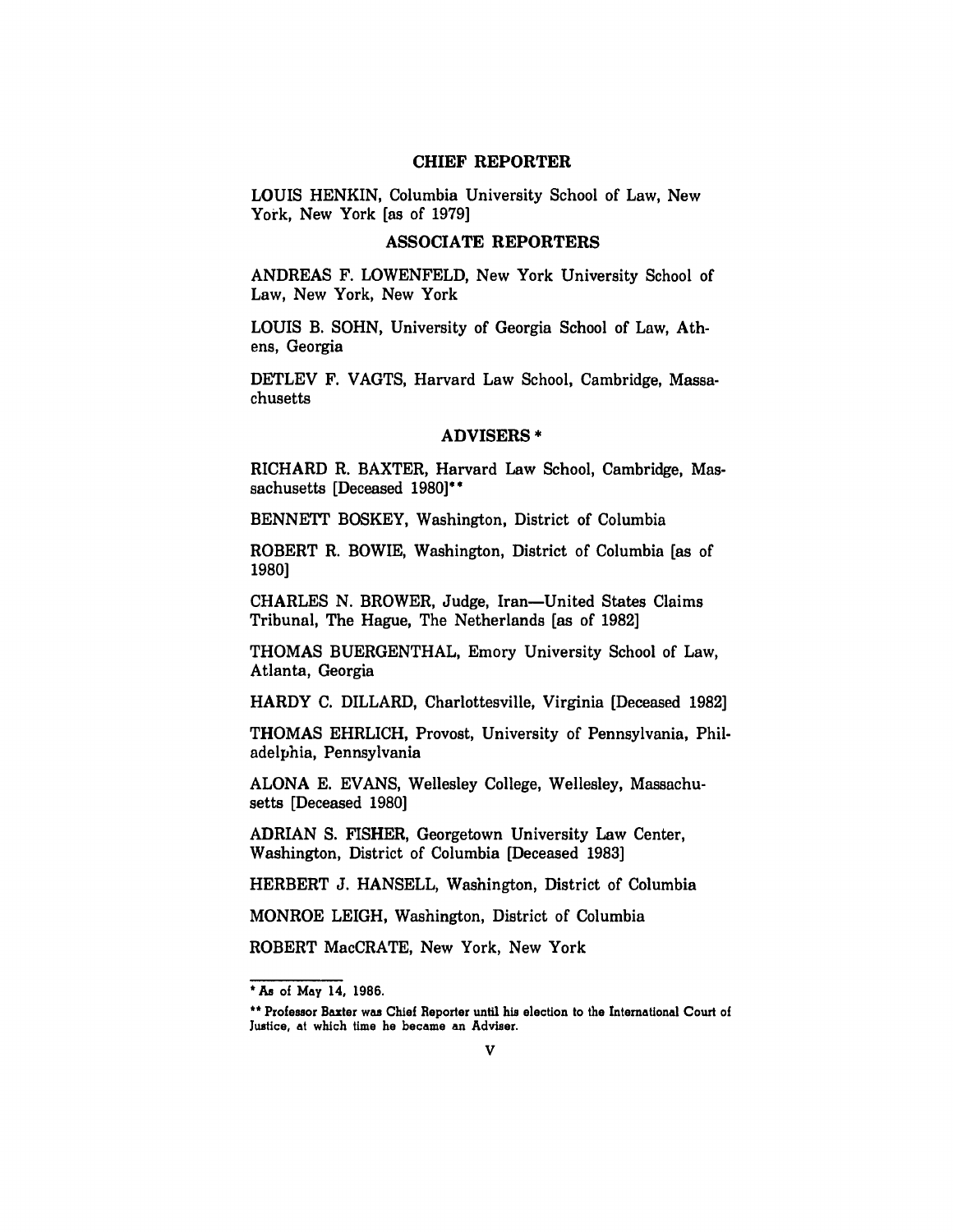#### REPORTERS **AND** ADVISORS

RONALD **ST. J.** MacDONALD, Dalhousie University Faculty of Law, Halifax, Nova Scotia, Canada

MYRES SMITH McDOUGAL, Sterling Professor of Law, Emeritus, Yale Law School, New Haven, Connecticut, and Professor of Law, New York Law School, New York, New York

LEONARD C. MEEKER, Washington, District of Columbia

COVEY T. OLIVER, Hubbell Professor of International Law, Emeritus, University of Pennsylvania Law School, Philadelphia, Pennsylvania

**CECIL** J. OLMSTEAD, Washington, District of Columbia

ROBERTS B. OWEN, Washington, District of Columbia [as of 1980]

DAVIS R. ROBINSON, Washington, District of Columbia [as of 1982]

OSCAR SCHACHTER, Columbia University School of Law, New York, New York

JOHN R. STEVENSON, New York, New York

JOSEPH MODESTE SWEENEY, Tulane University School of Law, New Orleans, Louisiana

HERBERT WECHSLER, Harlan Fiske Stone Professor of Constitutional Law Emeritus, Columbia University School of Law, New York, New York, and Director Emeritus, The American Law Institute [as of 1984]

MALCOLM RICHARD WILKEY, Ambassador of the United States, Montevideo, Uruguay

#### EX OFFICIO

R. AMMI **CUTTER,** Cambridge, Massachusetts *Chairman of the Council, The American Law Institute [to 1987]*

ROSWELL B. PERKINS, New York, New York, *President, The American Law Institute*

HERBERT WECHSLER, New York, New York *Director, The American Law Institute [to 1984]*

GEOFFREY **C.** HAZARD, Jr., New Haven, Connecticut *Director, The American Law Institute [as of 1984]*